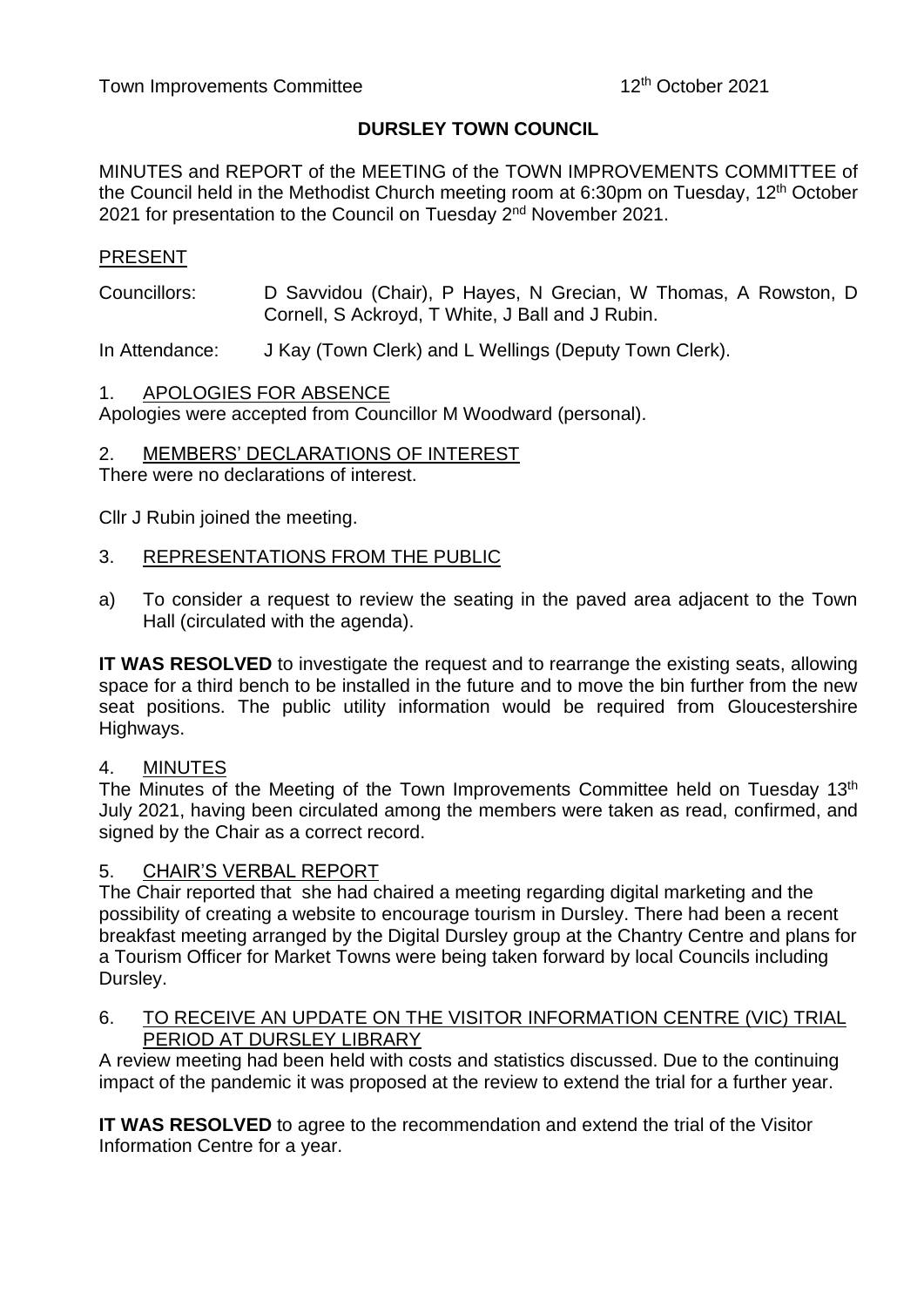Town Improvements Committee

12<sup>th</sup> October 2021

The Deputy Clerk was requested to investigate if the recent walking festival had increased visitor enquiries.

# 7. TO RECEIVE AN UPDATE ON STROUD DISTRICT COUNCIL'S TOURISM AND ECONOMIC RECOVERY MEETING AND TOURISM OFFICER ROLE

The Market Towns have continued to support the need for a tourism officer, with many offering funding. Stroud District Council have announced a two-year period for the project role, financed by the Build Back Better funding opportunity. A meeting to be held to discuss the governance and job description and a steering group which will include market town council representation. Market Town Council's may be asked to consider funding projects or initiatives once the role is operational.

# 8. TO RECEIVE UPDATES FROM THE FOLLOWING MEETINGS

- a) Dursley Markets Meeting (26/8/21): The Farmers and Craft markets represented at the meeting, with more linked up and sharing of information between organisers. New generic signs and banners now available for market use.
- b) Digital Promotion Meeting (15/09/21): Joined by two local traders, the group discussed how to best support local businesses and promote Dursley. A possible website and improved links to existing websites e.g. Town Council, use of the domain Visit Dursley. It was noted that the lack of an active traders' group in Dursley is unfortunate.

c) Dursley Craft Market: It is hoped that the craft market will continue in 2022, with the next two markets moving indoors due to the weather with the organisers linking with other groups to support the longer-term future of the market.

9. TO CONSIDER CREATION OF A STRATEGY AND ACTION PLAN FOR DURSLEY **IT WAS AGREED** that Cllrs Ackroyd, Cornell, Savvidou and the Deputy Clerk would produce a draft plan for the Committee to consider.

# 10. TO CONSIDER STROUD DISTRICT COUNCIL'S DRAFT SUSTAINABLE ECONOMIC DEVELOPMENT STRATEGY

**IT WAS AGREED** that Cllr Cornell would join Cllr Creswick and review the strategy with comments being made to Council on 2nd November 2021.

# 11. TO RECEIVE AN UPDATE ON THE WASTE RECYCLING PROPOSAL

The Town Clerk reported that the Town Council had signed up with Terracycle, but many of the recycling schemes were at full capacity. The recycling receptors were not suitable for outdoor use. At the current time we have had no response from Sainsburys' on our request to host recycling at the entrance to the supermarket.

# 12. TO RECEIVE AN UPDATE ON INSTALLING A NOTICEBOARD ON ROSEBERY ROAD

The Co-Operative had agreed to the idea of a notice board being installed on the building, but we require permission from the building owner. At the current time we are awaiting a response to our request for permission.